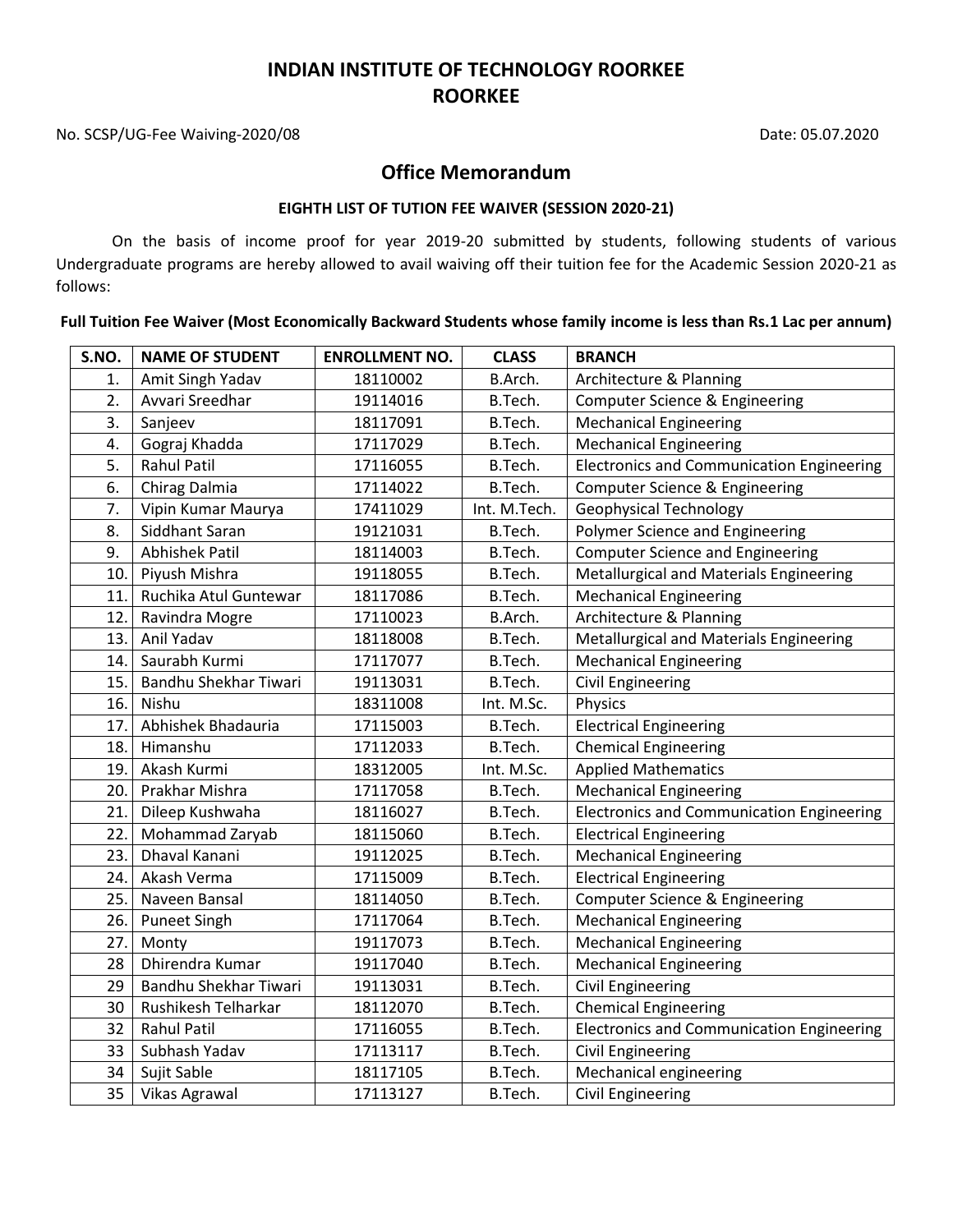## **INDIAN INSTITUTE OF TECHNOLOGY ROORKEE ROORKEE**

| 36   | Juhi Aggarwal          | 18113066 | B.Tech. | Civil Engineering           |
|------|------------------------|----------|---------|-----------------------------|
|      | 37 Shubham Singh Dangi | 17112075 | B.Tech. | <b>Chemical Engineering</b> |
| 39 I | Diksha Patil           | 19113043 | B.Tech. | Civil Engineering           |

## **2/3 Tuition Fee Waiver (Most Economically Backward Students whose family income is less than Rs.1 Lac or more but less than Rs.5 Lac per annum)**

| S.NO. | <b>NAME OF STUDENT</b>           | <b>ENROLLMENT NO.</b> | <b>CLASS</b> | <b>BRANCH</b>                                       |
|-------|----------------------------------|-----------------------|--------------|-----------------------------------------------------|
| 1.    | <b>Bhavesh Patidar</b>           | 17312009              | Int. M.Sc.   | <b>Applied Mathematics</b>                          |
| 2.    | Aryan Raj                        | 18113026              | B.Tech.      | <b>Civil Engineering</b>                            |
| 3.    | Ishaan Yadav                     | 18114032              | B.Tech.      | Computer Science & Engineering                      |
| 4.    | Vinay Bhardwaj                   | 19114089              | B.Tech.      | Computer Science & Engineering                      |
| 5.    | Piyush Miglani                   | 18113093              | B.Tech.      | Civil Engineering                                   |
| 6.    | Anmol Jain                       | 17116012              | B.Tech.      | <b>Electronics and Communication</b>                |
|       |                                  |                       |              | Engineering                                         |
| 7.    | Aryan Gupta                      | 19410006              | Int. M.Tech. | <b>Geological Technology</b>                        |
| 8.    | Pranjul Jaiswal                  | 18112055              | B.Tech.      | <b>Chemical Engineering</b>                         |
| 9.    | Abhishek Gupta                   | 17111002              | B.Tech.      | Biotechnology                                       |
| 10.   | Vinay Jain                       | 17112088              | B.Tech.      | <b>Chemical Engineering</b>                         |
| 11.   | Anshul Jain                      | 19411007              | Int. M.Tech. | <b>Geophysical Technology</b>                       |
| 12.   | Avneet Jain                      | 17115024              | B.Tech.      | <b>Electrical Engineering</b>                       |
| 13.   | Gouri Vardani                    | 19118030              | B.Tech.      | Metallurgical and Materials Engineering             |
| 14.   | Devashish Beniwal                | 18112018              | B.Tech.      | <b>Chemical Engineering</b>                         |
| 15.   | Rahul Gupta                      | 17119022              | B.Tech.      | Production and Industrial Engineering               |
| 16.   | Sara Singhal                     | 18121021              | B.Tech.      | <b>Electrical Engineering</b>                       |
| 17.   | Chunduru Venkata Sai<br>Yaswanth | 19114024              | B.Tech.      | <b>Computer Science and Engineering</b>             |
| 18.   | Madhukar                         | 18116047              | B.Tech.      | <b>Electronics and Communication</b><br>Engineering |
| 19.   | <b>Dhruv Sehgal</b>              | 17116024              | B.Tech.      | <b>Electronics and Communication</b><br>Engineering |
| 20.   | Lavnish Gupta                    | 16411012              | Int. M.Tech. | <b>Geophysical Technology</b>                       |
| 21.   | Abhishek Kuamr Pal               | 17112007              | B.Tech.      | <b>Chemical Engineering</b>                         |
| 22.   | Akshay Antony                    | 17112012              | B.Tech.      | <b>Mechanical Engineering</b>                       |
| 23.   | Nikhil Kumar                     | 19410021              | Int. M.Tech. | <b>Geological Technology</b>                        |
| 24.   | <b>Gautam Shetty</b>             | 19117047              | B.Tech.      | <b>Mechanical Engineering</b>                       |
| 25.   | Kadukuntla Sathvika<br>Reddy     | 19114040              | B.Tech.      | Computer Science & Engineering                      |
| 26.   | Ishika Mittal                    | 19112035              | B.Tech.      | <b>Chemical Engineering</b>                         |
| 27.   | Mohd Arbab                       | 17115055              | B.Tech.      | <b>Electrical Engineering</b>                       |
| 28.   | Devansh Pandey                   | 19410008              | Int. M.Tech. | <b>Geological Technology</b>                        |
| 29.   | Prachi Agarwal                   | 17118049              | B.Tech.      | Metallurgical & Materials Engineering               |
| 30.   | Rajat Uba                        | 18113107              | B.Tech.      | <b>Civil Engineering</b>                            |
| 31    | Archana Kumari                   | 19121005              | B.Tech.      | <b>Civil Engineering</b>                            |